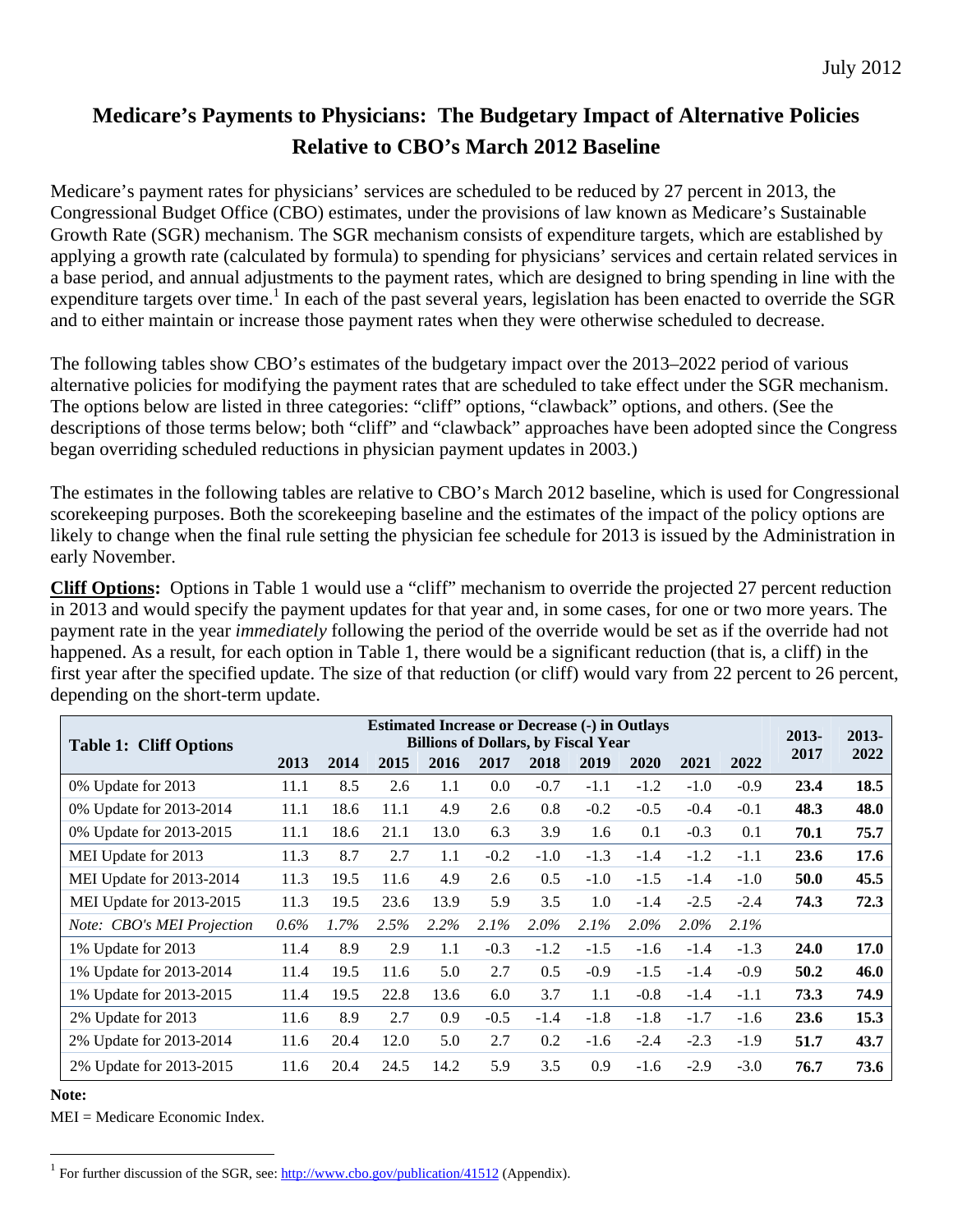**Clawback Options:** Under a "clawback" approach, the legislation would specify that the override of reductions to payment rates is not considered a change in law or regulation for the purposes of the SGR. Accordingly, the SGR expenditure targets would remain unchanged and the difference between cumulative spending and the cumulative expenditure targets would be larger than is estimated under current law. Thus, the additional spending that results from one year (or a few years) of overriding the reductions in payment rates scheduled under current law would be offset (or "recouped") by reductions to payment rates in subsequent years. Over the long term (longer than 10 years), such a provision would have a cumulative cost of close to zero, because allowing the SGR formula to be implemented would lead to recapturing the additional spending that occurred during the period when the SGR was overridden.<sup>2</sup> However, during the current projection period, clawback options would cost more than cliff options because payment rates would be higher for most of the budget window (compared with those under either cliff options or current law).

Under the clawback options shown in Table 2, which are similar to legislation enacted between 2004 and 2006, the maximum adjustment factor under the SGR would apply throughout most of the budget window. That maximum annual adjustment, set in law, is the Medicare Economic Index (MEI) minus 7 percent.

| <b>Table 2: Clawback</b>   | <b>Estimated Increase or Decrease (-) in Outlays</b><br><b>Billions of Dollars, by Fiscal Year</b> |      |      |      |      |         |      |         |      |        | 2013- | $2013 -$ |
|----------------------------|----------------------------------------------------------------------------------------------------|------|------|------|------|---------|------|---------|------|--------|-------|----------|
| <b>Options</b>             | 2013                                                                                               | 2014 | 2015 | 2016 | 2017 | 2018    | 2019 | 2020    | 2021 | 2022   | 2017  | 2022     |
| 0% Update for 2013         | 11.1                                                                                               | 16.5 | 15.7 | 14.5 | 12.6 | 10.4    | 8.1  | 5.3     | 1.8  | $-2.3$ | 70.4  | 93.7     |
| 0% Update for 2013-2014    | 11.1                                                                                               | 18.6 | 19.1 | 18.1 | 16.3 | 14.2    | 12.2 | 9.5     | 6.2  | 2.3    | 83.3  | 127.6    |
| 0% Update for 2013-2015    | 11.1                                                                                               | 18.6 | 21.1 | 21.4 | 19.7 | 17.7    | 15.8 | 13.3    | 10.1 | 6.4    | 91.9  | 155.2    |
|                            |                                                                                                    |      |      |      |      |         |      |         |      |        |       |          |
| MEI Update for 2013        | 11.3                                                                                               | 16.8 | 16.1 | 14.9 | 13.0 | 10.8    | 8.5  | 5.7     | 2.2  | $-1.8$ | 72.0  | 97.5     |
| MEI Update for 2013-2014   | 11.3                                                                                               | 19.5 | 20.6 | 19.7 | 17.9 | 15.8    | 13.8 | 11.2    | 8.0  | 4.2    | 88.9  | 142.1    |
| MEI Update for 2013-2015   | 11.3                                                                                               | 19.5 | 23.6 | 24.7 | 23.1 | 21.2    | 19.5 | 17.1    | 14.1 | 10.6   | 102.3 | 184.8    |
| Note: CBO's MEI Projection | $0.6\%$                                                                                            | 1.7% | 2.5% | 2.2% | 2.1% | $2.0\%$ | 2.1% | $2.0\%$ | 2.0% | 2.1%   |       |          |
|                            |                                                                                                    |      |      |      |      |         |      |         |      |        |       |          |
| 1% Update for 2013         | 11.4                                                                                               | 17.0 | 16.3 | 15.1 | 13.2 | 11.0    | 8.8  | 6.0     | 2.6  | $-1.5$ | 73.1  | 100.0    |
| 1% Update for 2013-2014    | 11.4                                                                                               | 19.5 | 20.4 | 19.5 | 17.7 | 15.6    | 13.6 | 11.0    | 7.8  | 4.0    | 88.4  | 140.4    |
| 1% Update for 2013-2015    | 11.4                                                                                               | 19.5 | 22.8 | 23.5 | 21.9 | 19.9    | 18.1 | 15.7    | 12.6 | 9.0    | 99.0  | 174.3    |
|                            |                                                                                                    |      |      |      |      |         |      |         |      |        |       |          |
| 2% Update for 2013         | 11.6                                                                                               | 17.6 | 16.9 | 15.8 | 13.9 | 11.7    | 9.5  | 6.7     | 3.3  | $-0.7$ | 75.7  | 106.3    |
| 2% Update for 2013-2014    | 11.6                                                                                               | 20.4 | 21.6 | 20.8 | 19.1 | 17.0    | 15.1 | 12.6    | 9.4  | 5.6    | 93.5  | 153.2    |
| 2% Update for 2013-2015    | 11.6                                                                                               | 20.4 | 24.5 | 25.6 | 24.0 | 22.1    | 20.4 | 18.1    | 15.1 | 11.6   | 106.2 | 193.5    |

**Note:** 

l

MEI = Medicare Economic Index.

 $2$ <sup>2</sup> The long-term cost might not be exactly equal to zero because of interactions with payment rates in the Medicare Advantage program.